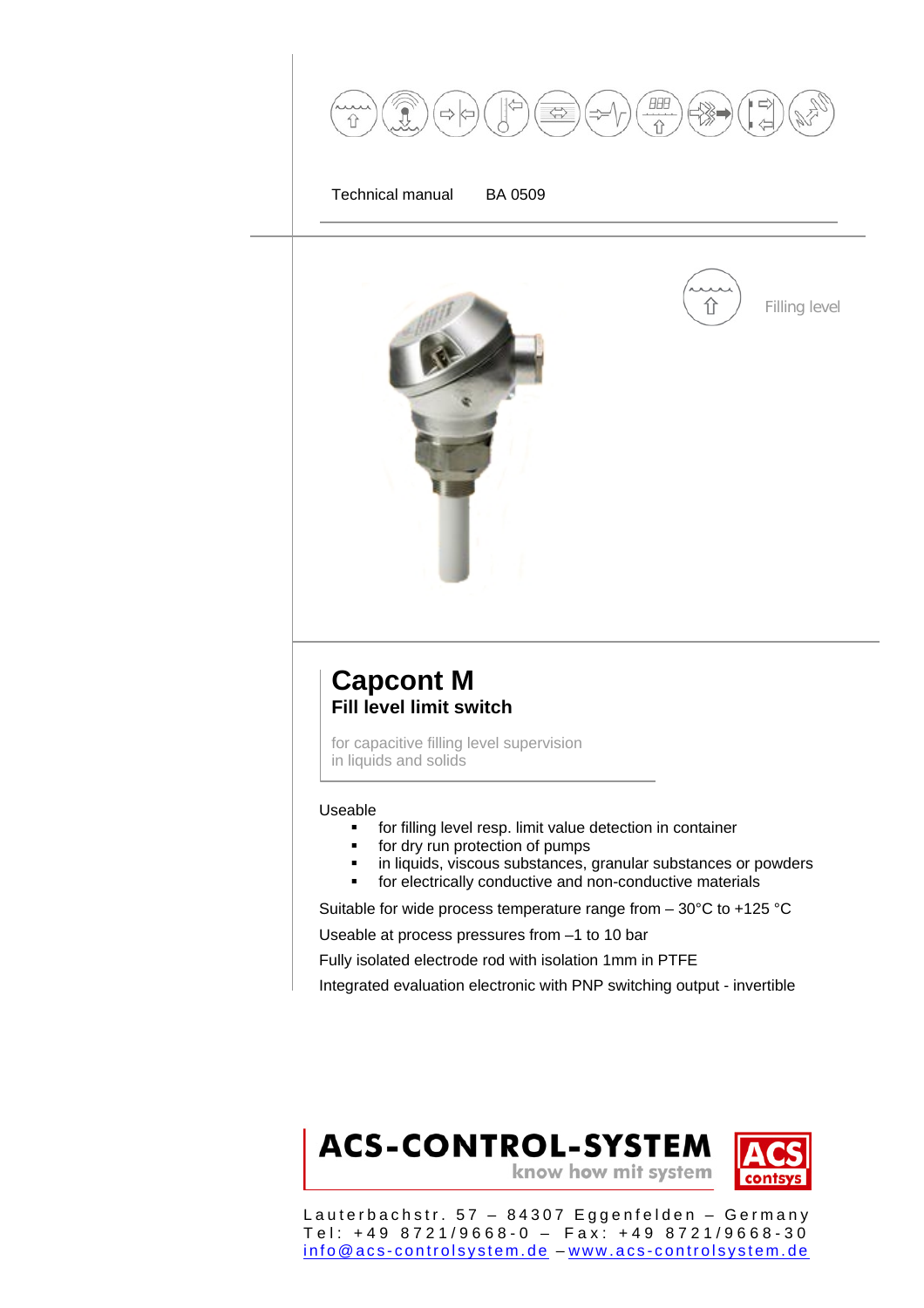## **Index**

| Function description <b>continuum continuum contract and continuum contract and continuum contract and continuum contract and continuum contract and continuum contract and continuum contract and continuum contract and contin</b>     |  |
|------------------------------------------------------------------------------------------------------------------------------------------------------------------------------------------------------------------------------------------|--|
|                                                                                                                                                                                                                                          |  |
|                                                                                                                                                                                                                                          |  |
|                                                                                                                                                                                                                                          |  |
|                                                                                                                                                                                                                                          |  |
| Electrical connection <b>contracts</b> and <b>matter of the contract of the connection</b> of the connection of the connection of the connection of the connection of the connection of the connection of the connection of the connecti |  |
|                                                                                                                                                                                                                                          |  |
| Technical data <i>musicanal communication</i> and the set of the set of the set of the set of the set of the set of the set of the set of the set of the set of the set of the set of the set of the set of the set of the set of t      |  |
| Dimension drawings <b>continuum continuum contract and continuum contract and continuum contract and continuum continuum continuum continuum continuum continuum continuum continuum continuum continuum continuum continuum con</b>     |  |
| Order code overview <b>manufacture and contract to the contract of the code overview</b> 6                                                                                                                                               |  |

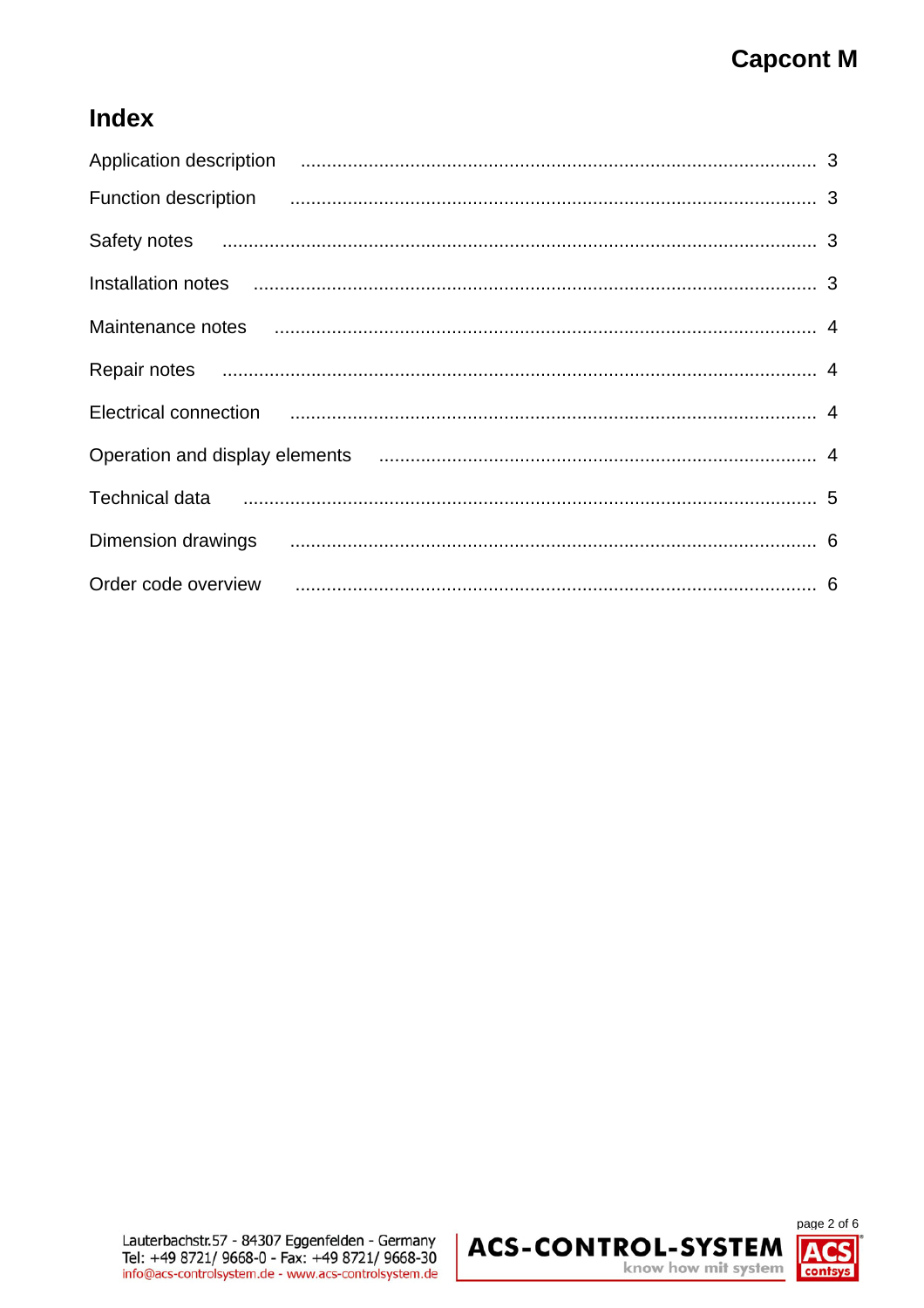### **Application description**

The devices of the series **Capcont M** with integrated evaluation electronic are compact filling level limit switches for supervision of filling levels in liquids and solids within container or pipes at process temperatures from – 30°C to +125°C and process pressures from –1 up to 10 bar.

The device is suitable for limit value detection of also as dry run protection in liquids and viscous substances and also in powdery and fine granular substances, like e.g. grain, flour, powdered milk, mixing food, cement, chalk or gypsum.

It can be used in electrically conductive as well as in non-conductive materials.

### **Function description**

The filling level limit switch **Capcont M** is mounted in the wall of the pressure container or of the pipe.

The device is a capacitive operating sensor for limit value detection.

Electrode rod, filling material and container wall creates an electrical capacitor.

The contact of the electrode rod with the filling material produces a variation in capacity, that is evaluated by the electronic and converted in a correspondent switching action.

At transgression or underrun of the limit value a switching signal is produced at the PNP switching output. This allows the driving of relays, contactors, magnetic valves, light indicators, horns as well as SPS inputs. A pluggable yellow LED indicates an active PNP switching output.

A switch for changeover minimum and maximum safety is integrated. The adjustment of the responsitivity is done by a potentiometer.

### **Safety note**

Each person that is engaged with inauguration and operation of this device, must have read and understood this technical manual and especially the safety notes.



The device may only be used within the permitted operation limits that are listed in this technical manual. Every use besides these limits as agreed can lead to serious dangers.

The materials of the device must be chosen resp. checked for suitability to the respective application requirements (contacting substances, process temperature). An unsuitable material can lead to damage, abnormal behavior or destruction of the device and to the resulting dangers.

The device may not used as sole device for prevention of dangerous conditions in machines and plants.

The device meets article 3 (3) of the EC directive 97/23/EC (pressure equipment device directive) and is designed and produced in good engineer practice.

The device meets the legal requirements of all relevant EC directives.  $\bigcap$ 

#### **Installation notes**

Drive the system pressure free prior installation resp. deinstallation of the device.

The tightening of the process connection may only be done at the hexagon by a suitable spanner. The maximum permitted torque strength is 50 Nm.

The screw in of the process connection by using the connection housing is not permitted.

The correct function of the device within the specific technical data can only be guaranteed, if the permitted temperature in the area of the connection housing from – 30°C to +100°C (with LED) / +125°C (without LED) will not be exceeded.

At a horizontal mounting the device should be installed at an angel with the electrode rod tip below (approx. 20...30°), to allow an easier flow-off of filling material residues.

The versions with length L longer than type A are not intended for horizontal installation. Forces to the side of the sensor rod, produced e.g. by mixer or near fill-in openings should be avoided.



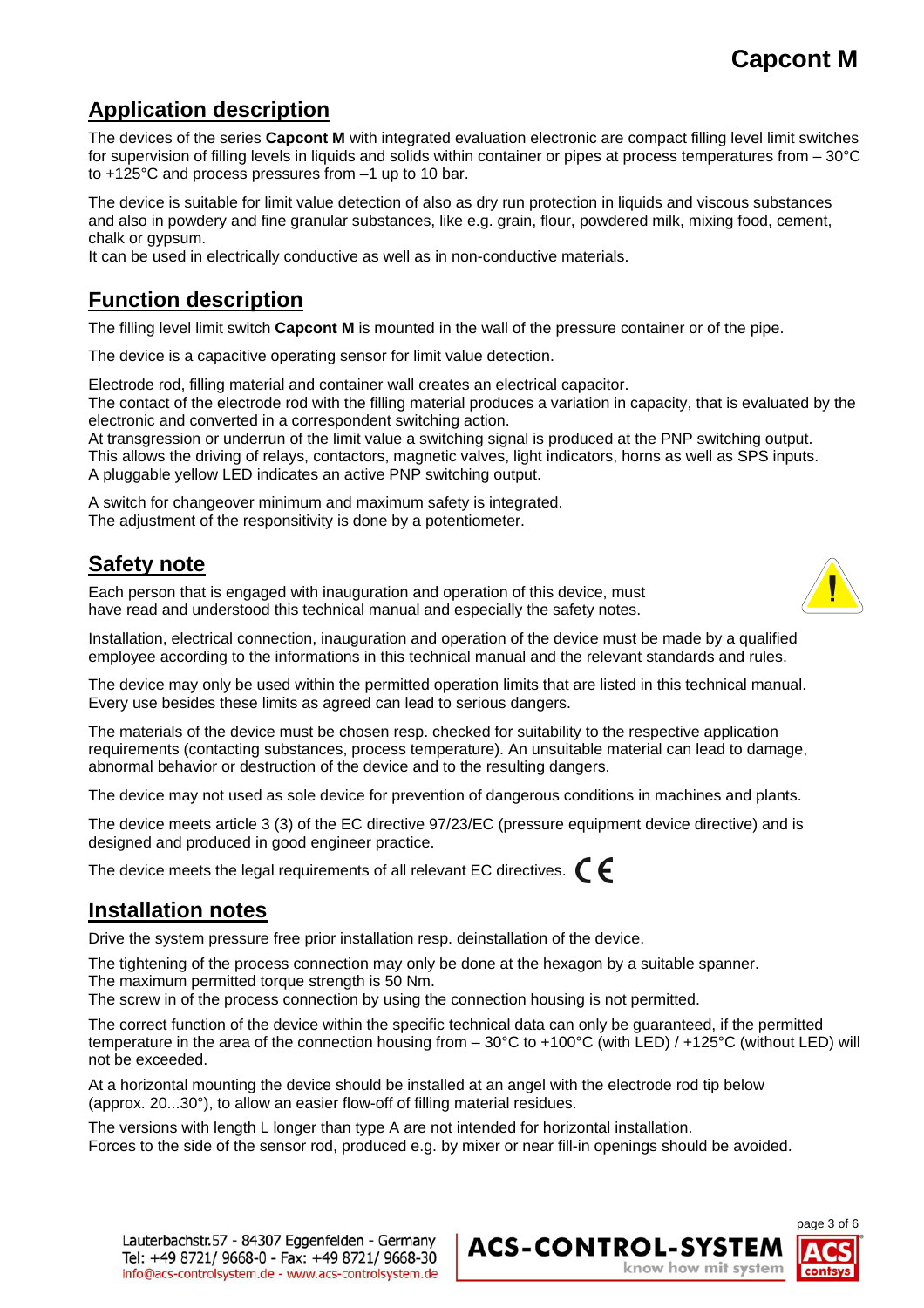#### **Maintenance notes**

The device is free of maintenance.

### **Repair notes**

A repair may only be carried out by the manufacturer.

If the device must be sent back for repair, the following informations must be enclosed:

- An exact description of the application.
- The chemical and physical characteristics of the product.
- A short description of the occured error.

Befor returning the device for repair, the following measures must be proceeded:

- All stick product residues must be removed. This is especially important, if the product is unhealthily, e.g. causitc, toxic, carcinogenic, radioactive etc.
- A returning must be refrained, if it is not possible by 100% to remove the unhealthily product completely, because e.g. it is penetrate into cracks or is diffused throug plastic.

### **Electrical connection**

The electrical connection of the device must be carried out according to the respective country specific standards. Incorrect installation or adjustment could cause applicationally conditioned risks.

Use only suitable cables with  $\varnothing$  7...9 mm and max. 25  $\Omega$  per wire, that fulfills the requirements e.g. regarding temperature, resistance or laying at the place of installation.

Use only shielded signal and measurement wires and install them separated from power leading wires. Connect the cable shield only at one side to earth, ideally at the installation place of the device.

For inauguration it is suggested to switch off all connected control devices to avoid unintended control actions.

The voltage applied to the terminal contacts may not exceed 35 V to avoid damage of the electronic. All connections are polarity protected.

The load at the PNP switching output will be connected to the terminal +L by a semiconductor switch contactless and by this bounce-free. At an activated switching state a positive signal near supply voltage is produced at the terminal S1.

At deactivated switching state and at failure of supply voltage the semiconductor switch is shut off.

Inductive loads at the PNP switching output, e.g. relays or contactors may only be used with a free-wheeling diode or a RC protection circuit to avoid high voltage peaks.



### **Operation and display elements**

**Indicator** vellow light-emitting diode → PNP switching output active

**Adjustment trimmer** adjustment of the responsitivity

turn to the right  $\rightarrow$  PNP switching output active at higher DK value

procedure at adjustment:

- filling material must have fully covered the electrode rod
- turn adjustment trimmer left (counterclockwise), till output switches off
- turn adjustment trimmer right (clockwise), till output switches on
	- continue turning adjustment trimmer right for a half rotation

**Jumper safety function** minimum protection = jumper plugged (NO)  $maximum protection = contacts open (NC)$ 



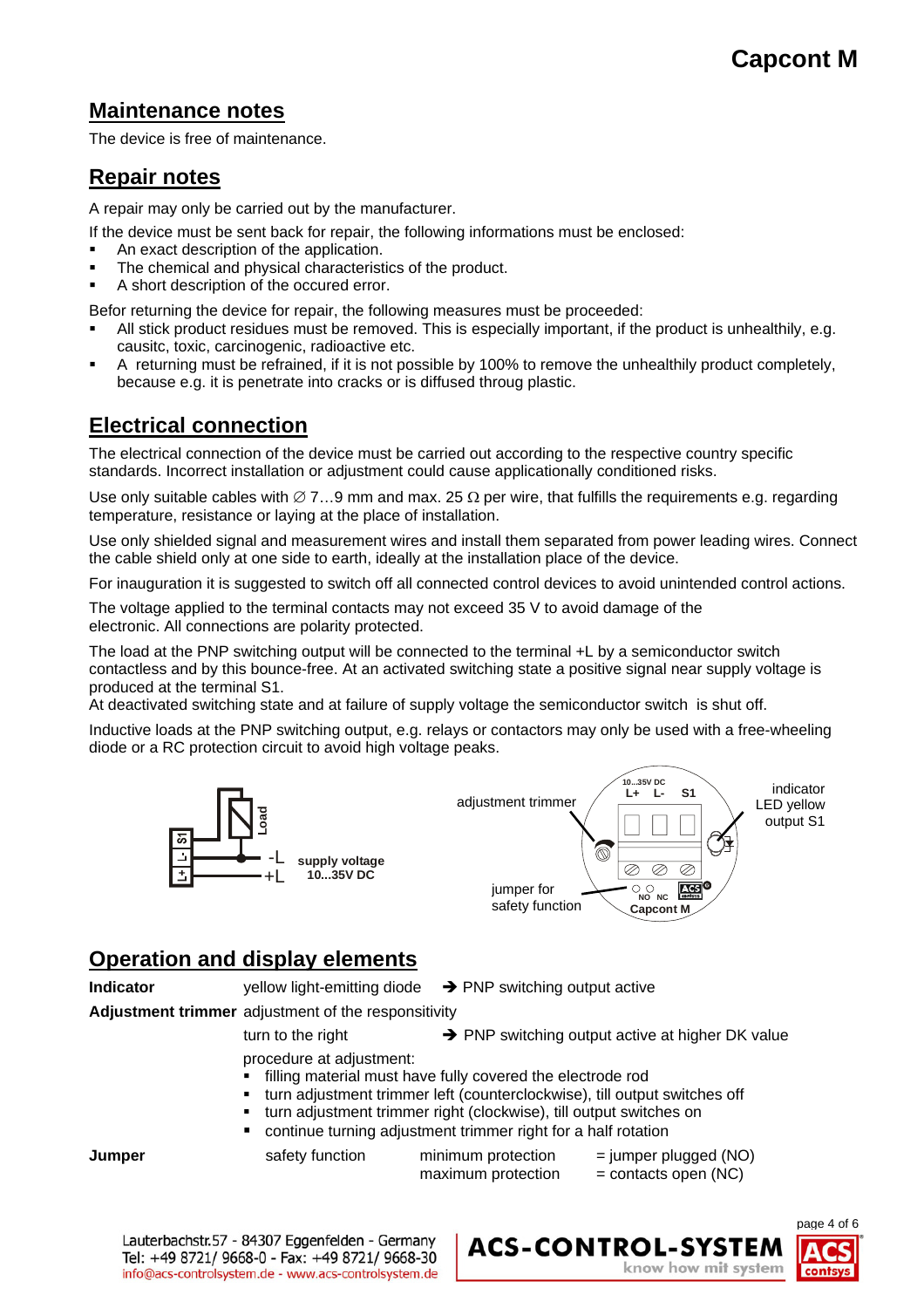supply voltage range

FFKM – perfluorelastomere (Kalrez®)

### **Technical data**

#### **Auxiliary supply** Supply voltage: 10 V to 35 V DC reverse polarity protected Ripple voltage:  $\leq 2 \text{ V}_{PP}$  condition: within the permitted

Supply current: ≤ 10mA switching outputs no load Insulating voltage:  $75V_{DC}$ 

#### **Switching output**

| Function:                  | PNP switching to +Vs, principle (NO/NC) invertible by jumper |                                              |  |  |  |
|----------------------------|--------------------------------------------------------------|----------------------------------------------|--|--|--|
| Output voltage:            | $V_{S1} \geq +V_s - 2V$                                      |                                              |  |  |  |
| Output current:            | $\leq$ 250 mA                                                | current limited, short circuit protected     |  |  |  |
| Rise up time:              | $\leq 30$ µs                                                 | $R_L \le 3000 \Omega$ resp. $I_L \ge 4.5$ mA |  |  |  |
| Delay time:                | $\leq$ 200 ms / $\geq$ 5 Hz                                  |                                              |  |  |  |
| Switching cycles:          | $\geq 100.000.000$                                           |                                              |  |  |  |
| Switching hysteresis:      | depending on filling material                                |                                              |  |  |  |
| Adjustment responsitivity: | trimmer multiple turns                                       |                                              |  |  |  |

#### **Materials**

| Electrode rod isolation:<br>(medium contact) | PTFE – polytetrafluorethylene (Teflon <sup>®</sup> )                                                                                                            |  |  |  |  |
|----------------------------------------------|-----------------------------------------------------------------------------------------------------------------------------------------------------------------|--|--|--|--|
| Process connection:<br>(medium contact)      | steel 1.4404 (AISI 316L) resp. 1.4571 (AISI 316Ti)                                                                                                              |  |  |  |  |
| Connection housing:                          | aluminum-pressure die-casting, powdery coated                                                                                                                   |  |  |  |  |
| Cable gland:                                 | housing brass nickel-plated, gasket CR / NBR                                                                                                                    |  |  |  |  |
| Gaskets:                                     | FPM – fluorelastomere (Viton <sup>®</sup> )<br>medium contact<br>$\rightarrow$<br>EPDM - etylene-propylene-dienmonomere<br>$CR$ – chloroprene-rubber (Neopren®) |  |  |  |  |

others  $\rightarrow$  FPM – fluorelastomere (Viton®)

#### **Environmental conditions**

| Environmental temperature: | $-30^{\circ}$ C+100 $^{\circ}$ C                                                                 |                                  |  |                                              |  |  |
|----------------------------|--------------------------------------------------------------------------------------------------|----------------------------------|--|----------------------------------------------|--|--|
| Process temperatures:      | $-30^{\circ}$ C+125°C / with LED $-30^{\circ}$ C+100°C                                           |                                  |  |                                              |  |  |
| Process pressure:          | $-110$ bar                                                                                       |                                  |  |                                              |  |  |
| Weight:                    | $0,2$ kg                                                                                         | for length $L -$ type A          |  |                                              |  |  |
| Torque strength:           | $\leq 50$ Nm                                                                                     |                                  |  |                                              |  |  |
| Protection classification: | process sided<br>connection sided                                                                | IP68<br>IP67                     |  | <b>DIN EN 60529</b><br><b>DIN EN 60529</b>   |  |  |
| Climatic classification:   | 4K4H                                                                                             | DIN EN 60721-3-4                 |  |                                              |  |  |
| Vibration classification:  | 4 g                                                                                              | $5 - 100$ Hz                     |  |                                              |  |  |
| $EM$ – compatibility:      | emission<br>immunity                                                                             | DIN EN 61326-1<br>DIN EN 61326-1 |  | operation device class B<br>industrial range |  |  |
| Reference conditions:      | DIN EN 60770-1<br>T = 25 °C, relative humidity 4575 %,<br>environmental air pressure 8601060 kPa |                                  |  |                                              |  |  |